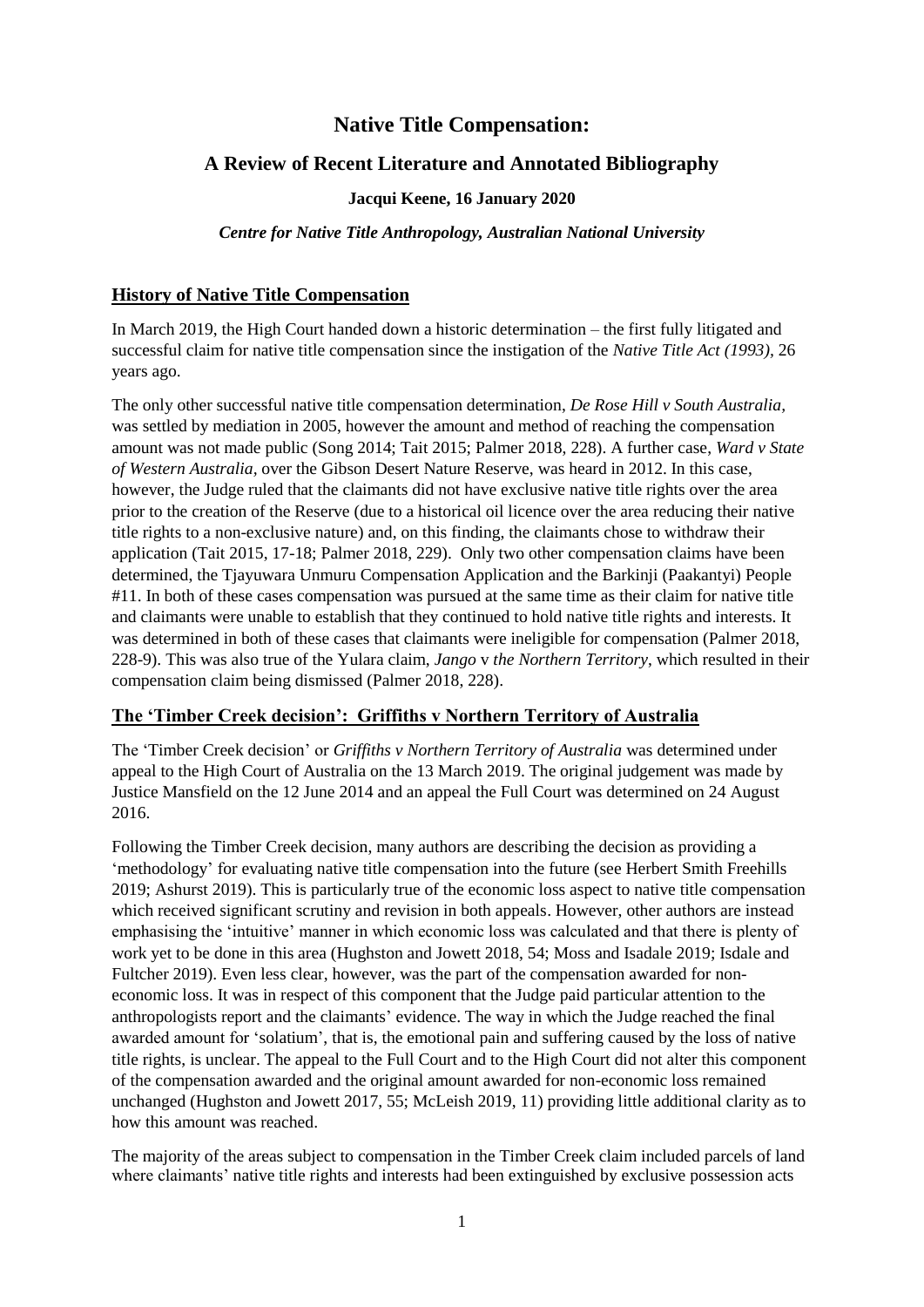by the Northern Territory government. Further, it was determined that the rights and interests of claimants that were extinguished by these acts, were non-exclusive rights and interests, due to the prior granting of a pastoral lease over the area, extinguishing their exclusive native title rights (Hughston and Jowett 2018, 53). The applicants claimed compensation under two heads: economic loss and non-economic loss. The Northern Territory and the Commonwealth did not oppose this framework and Mansfield J assessed the compensation claim accordingly (ibid, 53-4). The details of the calculations and reasons are outlined in a number of articles (see McLeish 2019; Hughston and Jowett 2018; and Flynn 2017b for a comprehensive discussion). Here, I wish to highlight some key points regarding each aspect of compensation, as raised by the judgements.

Importantly, the Full Court criticised the framework of dividing compensation into economic and non-economic components, stating that this approach is reflective of principles of compensation in Australian land law, however "native title rights have a unique and indissoluble character" and that it "might rather be more appropriate to seek to place a money value as best as can be done on the one indissoluble whole" (Hughston and Jowett 2018, 54). None-the-less, the Full Court went on to consider the amount of compensation awarded according the method laid out by the claimants and as considered by Mansfield. In both of the appeals the majority of the decisions made by Mansfeild J were upheld (Flynn 2017b, 71; McLeish 2019, 11). However it was the assessment of the economic loss which received the most scrutiny and was ultimately significantly reduced from Justice Mansfield's original judgement.

### *Economic loss:*

In the original judgement, Manfeild J ruled that the economic value of the Ngaliwaurry and Nungali people's non-exclusive native title rights was equivalent to 80% of the freehold value of the land. He noted that the manner in which he arrived at this figure was an intuitive one and, importantly, took into consideration the rights and interests of the native title holders. Under the appeal in the Full Court, the Ngaliwaurry and Nungali people valued their rights and interests as 100% of the freehold land while the Commonwealth believed it equal to 50% (Hughston and Jowett 2018, 54). The Full Court reduced the economic value to 65% of the freehold value, noting that Mansfeild J did not give adequate discount to the fact that the native title holders did not have the right to exclude others from the areas concerned (ibid, 54; Flynn 2017b, 71-2). The High Court placed even more significance on the absence of this right, reducing the economic value to 50% of freehold land value (McLeish 2019, 11).

There are three key implications that have been drawn out in publications and commentaries in relation to future compensation claims:

- 1. Exclusive native title rights have been effectively valued at 100% of the freehold value of the land (Flynn 2017b, 71; McLeish 2019, 11);
- 2. The percentage of economic loss is tied to the specific rights and interests of the native title holders, which will vary from claim to claim (Hughston and Jowett 2018, 53; Moss and Isadale 2019; Zillman & Kilvert 2019);
- 3. Emphasis has been placed on Justice Mansfield's and the High Court's explicit use of intuition in calculating economic loss (Hughston and Jowett 2018, 54; Moss and Isadale 2019; Isdale and Fultcher 2019), noting that there is still plenty of 'intuitive work to be done' in future claims (Isdale and Fultcher 2019).

#### *Interest on economic loss:*

Manfield J ruled that simple interest was the appropriate type of interest that should apply to the economic loss component of compensation, applicable from the date that the entitlement to compensation arose (McLeish 2019, 11; Hughston and Jowett 2018, 54). His Honour noted that this was due to the fact that it was likely that had compensation been awarded at the time the acts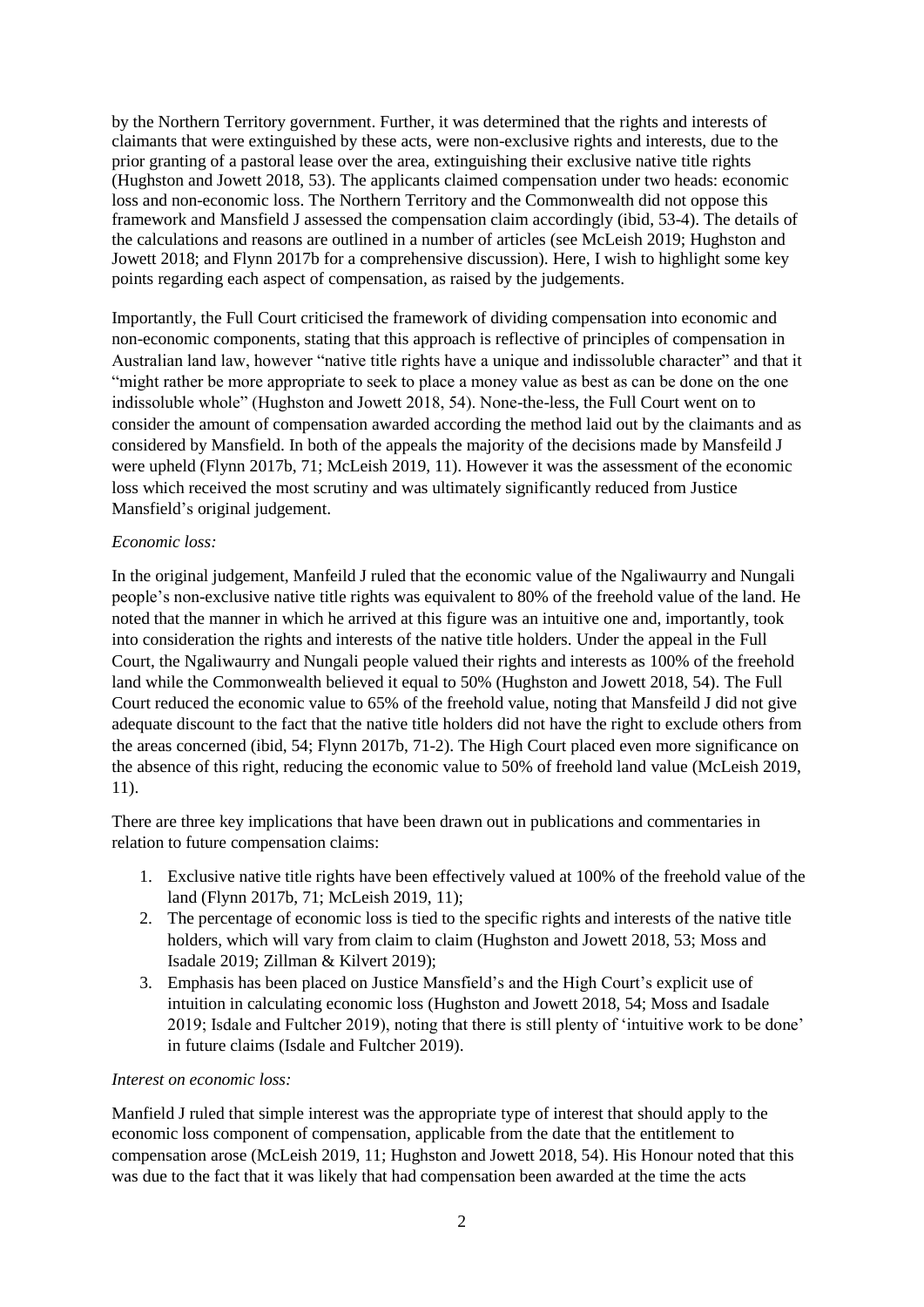occurred, it would have been distributed to individuals and not invested commercially (Hughston and Jowett 2018, 54). This decision was upheld by all three Courts, despite the fact the native title holders claimed compound interest (McLeish 2019, 11; Flynn 2017b, 72). McLeish (2019: 11) notes that it is, however, rare to receive compound interest on compensation claims in courts more generally and that the findings in relation to interest points to the fact that compound interest might be achievable for some groups in the future (see also Hughston and Jowett 2018, 54; Flynn 2017b, 72).

#### *Cultural loss or 'solatium' – awarded for pain and suffering caused by loss of native title rights:*

In Mansfield's consideration of his calculation of the solatium included the following points:

- 1. "the collective and communal nature of native title";
- 2. "the extent to which native title rights and interests are not exclusive";
- 3. "requires an evaluation of the relevant compensable intangible disadvantages, which in turn requires an appreciation of the effects of that loss on the specific native title holders" (Hughston and Jowett 2018, 54)

These considerations suggest that compensation for cultural loss would be higher where exclusive native title rights exist. Further, the effects of that loss will differ from claim to claim, as will the nature of native titles holders' connection to country and that this would impact on assessments of solatium.

Mansfield described his decision as one that was guided by 'intuition', taking the following factors into consideration:

- 1. site damage the construction of a water tank on a site of significance;
- 2. impact on native title holders ability to conduct ceremonies and spiritual activities on the area and the adjacent area; and
- 3. that the compensable acts had the effect of reducing the geographical area over which native title claimants could exercise their rights and interests and has affected their spiritual connection across their whole country (Hughston and Jowett 2018, 54-5; Palmer 2019, 232- 3).

Importantly, Mansfield J noted that these three elements have been experienced for three decades and the effect has not diminished over time. The amount assessed takes into consideration the impact on the past three decades and the effects into the future (Hughston and Jowett 2018, p. 55). In this way, his Honour is noting that this amount is intended to include considerations of interest *and*  compensation for future generations.

Both the Full Court and the High Court did not revise Mansfield's decision. They considered that a 'homely touchstone' for the exercise of discretion in awarding damages is that the defendant "can hold up his head among his neighbours and say with approval that he has done a fair thing" (Hughston and Jowett 2018, 55). Similarly, "The High Court's measure for compensation for cultural loss is a 'social judgement…of what, in the Australian community, at this time…is appropriate, fair or just'" (McLeish 2019, 11). The Full Court noted that the unusual nature of this decision is that there is no other awards of compensation of this nature (non-economic loss for the extinguishment of native title) to which a comparison can be drawn (Hughston and Jowett 2018, 55). However the Full Court did give some consideration to similar cases from the Inter-American Court of Human Rights (Flynn 2017b, 73).

It is worth noting that the amount that Mansfield J awarded for solatium was slightly more than the twice the determined economic value of the claimants native title rights and interests in the land (originally valued by Mansfield J as 80% of freehold value) (Hughston and Jowett 2018, 55; Flynn 2017b, 71). The Northern Territory argued that the solatium should be 10% of the determined value of economic loss arguing that "extinguishment was not the direct cause of their sense of cultural loss and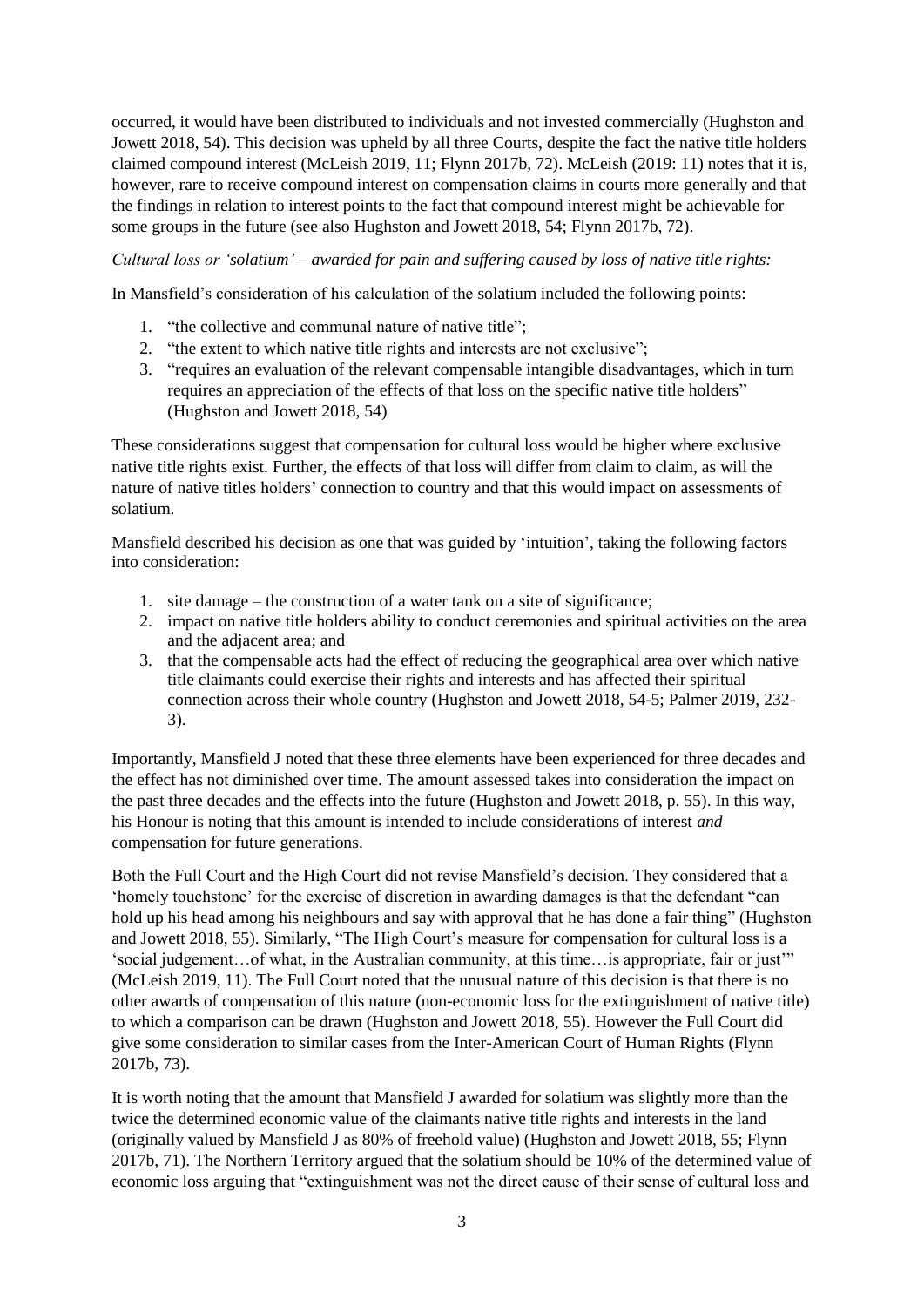pain, analysing each town block separately" (McLeish 2019, 11; Hughston and Jowett 2018, 55). The Commonwealth assessed that the non-economic value should be \$5, 000 per parcel of land (Hughston and Jowett 2018, 55). Mansfield J, however, dismissed these views stating that "the people, ancestral spirits, the land and everything on it are organic parts of indissoluble whole" and that the extinguishment of parcels of land across their broader country had damaged the integrity of the cultural landscape as a whole (McLeish 2019, 11). McLeish (ibid) notes that this decision recognises the "interconnectedness of everything on country, rejecting a technical block-by-block interpretation" of the impact of the extinguishment of native title on cultural loss. McGrath (2017, 2) notes that this finding points to the extent to which feelings of hurt and anxiety are not constrained by legal tenure.

#### **Outstanding issues raised by publications and online commentaries**

Publications regarding the Timber Creek decision to date have focused primarily on summarising the legal findings of the decision and the implications for future claims (see McLeish 2019; Hughston and Jowett 2018; Flynn 2017b). Some anthropological commentary has been provided to date by Palmer (2018), Pannell (2018) and McGrath (2017) regarding the 'solatium' aspect of the compensation and they provide some insight into how anthropologists might assist in compensation claims in the future. Both McGrath (2017, 3) and Pannell (2018) offer further anthropological sources that could be drawn on to assist with demonstrating the impacts of the loss connection to country, or the physical transformation of country, on the health and wellbeing of Indigenous peoples, including the integrational trauma experienced. Some authors (such as Dillon 2019) have provided some insight into the possible future implications of the Timber Creek decision on public policy. Some online legal and other commentaries (such as Herbert Smith Freehills 2019; Moss and Isdale 2019; Ashurst 2019; Zillman & Kilvert 2019; Fultcher 2019) have also speculated about the financial implications for State, Territory and Commonwealth governments and also have laid out a number of key issues that the Timber Creek decision has not addressed (see also Dillon (2019, 6-8) for an analysis of media coverage of the decision).

One key issue raised by the Timber Creek decision is that it did not include economic valuations of customary activities associated with land into calculations for economic loss. Mansfield J did not give any weight to Jon Altman's evidence on this point, deciding to consider this within the non-economic loss valuations (McGrath 2017, 3; Dillon 2019, 3-4). Palmer (2018, 230) notes that this question might be brought to bear on future claims, despite the decision made in the Timber Creek case that this aspect should be included in the 'less tangible cultural losses' aspect of compensation (Palmer 2018, 230; McGrath 2017, 3). Dillon (2019, 3-4, 10) also argues that this aspect of the economic value of native title should be reconsidered in future claims.

In response to the De Rose decision, Song (2014, 12) questioned the idea of tying native title rights to freehold values of land, noting that areas where native title rights are strongest are often in places where the economic value of land is lowest. His view was that assessing native title on this basis could lead to highly inequitable valuations of native title around Australia (ibid). This issue has also been raised by Burke (2002, 3-4). In the Timber Creek decision, this point was, however, addressed by the High Court, stating that in more developed areas where the economic value of the land is higher, it is also likely that the non-economic loss component will be less because the claim group's sense of connection to country may have already considerably declined prior to the compensable act/s occurring (Prokuda 2019). On a similar but slightly different note, Song (2014, 12), points out that in the De Rose decision, the areas subject to compensation were in a very remote location without a clear pattern of freehold grants upon which to establish the freehold value of the land, and that this made valuation in the De Rose case very difficult to establish and to agree upon between the parties. Burke (2002, 28) also draws attention to this point noting that land valuations are usually based on highest or best use of the land, which is reasonably straightforward in crop growing or grazing areas, but less so in areas where there is no clearly identified use for the land in economic terms. He also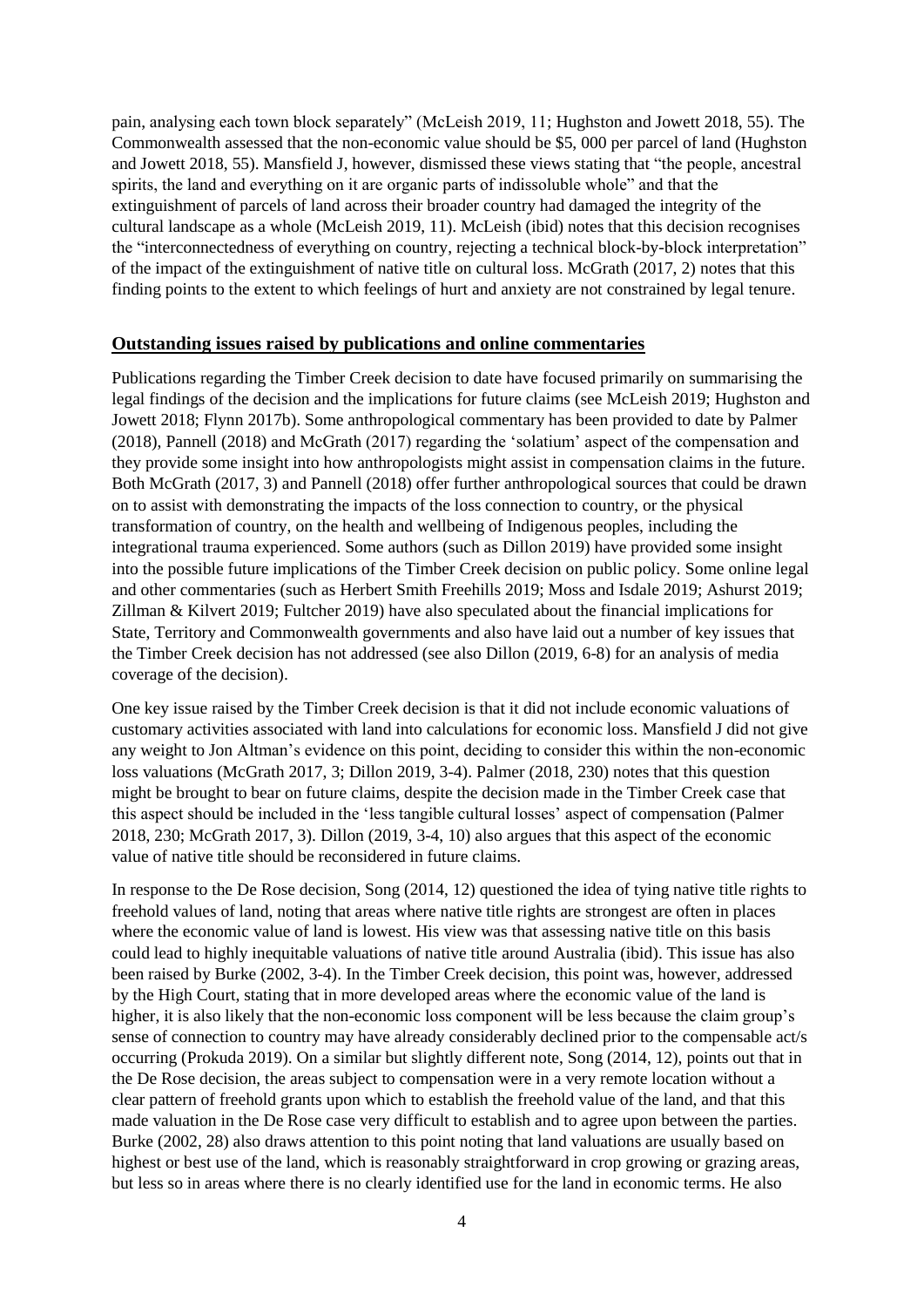notes that in pastoral areas, land valuations are made up almost entirely of the value of stock, infrastructure and improvements made to the land, and raises the question of whether the economic loss should include the improved value of the land (Burke 2002, 3, 46-7). It remains to be seen whether this relationship between native title rights and interests and freehold valuations creates inequities between compensation claims around Australia. It also points to a boarder issue of the need for transparency in negotiated settlements and other agreements of native title compensation in the future (Smith 2001, 44-5).

Song (2014, 12) also points out that the loss of the 'right to negotiate' over areas where native title has been extinguished has the potential to be a significantly valuable right in areas subject to mining and exploration interests. The Yamatji Marlpa Aboriginal Corporation (2019) has pointed to a similar issue, identifying on its website that the Timber Creek decision addresses only compensation for areas where native title has been extinguished, and that it did not consider compensation for areas of partial extinguishment of native title. They raise this issue particularly in relation to areas where mining interests have developed in the absence of an agreement with native title holders. This issue has also been raised by other online commentaries, such as Herbert Freehills Smith (2019) and AIATSIS (2019).

Another key point raised by a number of authors, is that the intergenerational impact of the loss of native title rights was not addressed by the Timber Creek decision (Dillon 2019, 3; Moss and Isadale 2019). In circumstances where the full compensation amount is distributed as individual cash payments, the inevitable consequence is that compensation will not be accessible to future generations. Burke (2002, 37) points out that it is arguable that younger generations' cultural loss is more profound than that of their elders as they may have completely lost their ability to access their country and may not have had the opportunity to know their country in way that older generations did. He makes the suggestion that an additional amount could be added to compensation payments which would be intended for investment and put aside for the benefit of younger generations (Burke 2002, 37-38). He notes that the amount added to the payment should equate to that which would reproduce the original compensation amount, if invested in low risk investments for a 25-30 year period (or the time it takes for the younger generation to become the senior group members) (ibid). He notes however that Judges are likely to be reluctant to provide direction that any portion of the compensation should be invested and therefore he suggests that a legislative response would be required to ensure that this took effect. He notes that given the relative poverty of native title holders around Australia there would be much pressure for all funds to distributed immediately (idid, 40).

Another glaring issue with compensation under the *Native Title Act (1993)*, is its failure to deal with acts affecting native title rights and interests that occurred prior to the introduction of the *Racial Discrimination Act (1975)*. There have been suggestions by some legal commentaries that there may be other avenues for compensation under the Constitution dating back to 1901 (see Moss and Isadale 2019; Isdale and Fulcher 2019). Dillon (2019, 7), on the other hand, suggests that these views are overly speculative. Recent developments in November last year have however seen the lodging of a compensation claim against the Commonwealth on behalf of the Gumatj people of north-east Arnhem Land, which intends to do just that (Gordon and Roberts 2019). This claim seeks compensation for the granting of a mining lease in the Gove Peninsular in the early 1969. This decision was made with disregard to the wishes of the traditional owners at the time and resulting in the loss of their native title rights and the destruction of important cultural sites. This case seeks to establish that the land was not acquired under "just terms" as required by the Constitution (Daley 2019). Similar, but different to the Timber Creek case, this claim, if successful, could set a precedent for making claims for compensation under the Constitution, rather than just under the Native Title Act.

A number of authors have also drawn attention to the past experiences of conflict and pain that has been caused to individuals and communities as a consequence of monetary distribution processes. They have seen native title compensation as another potential avenue of causing distress to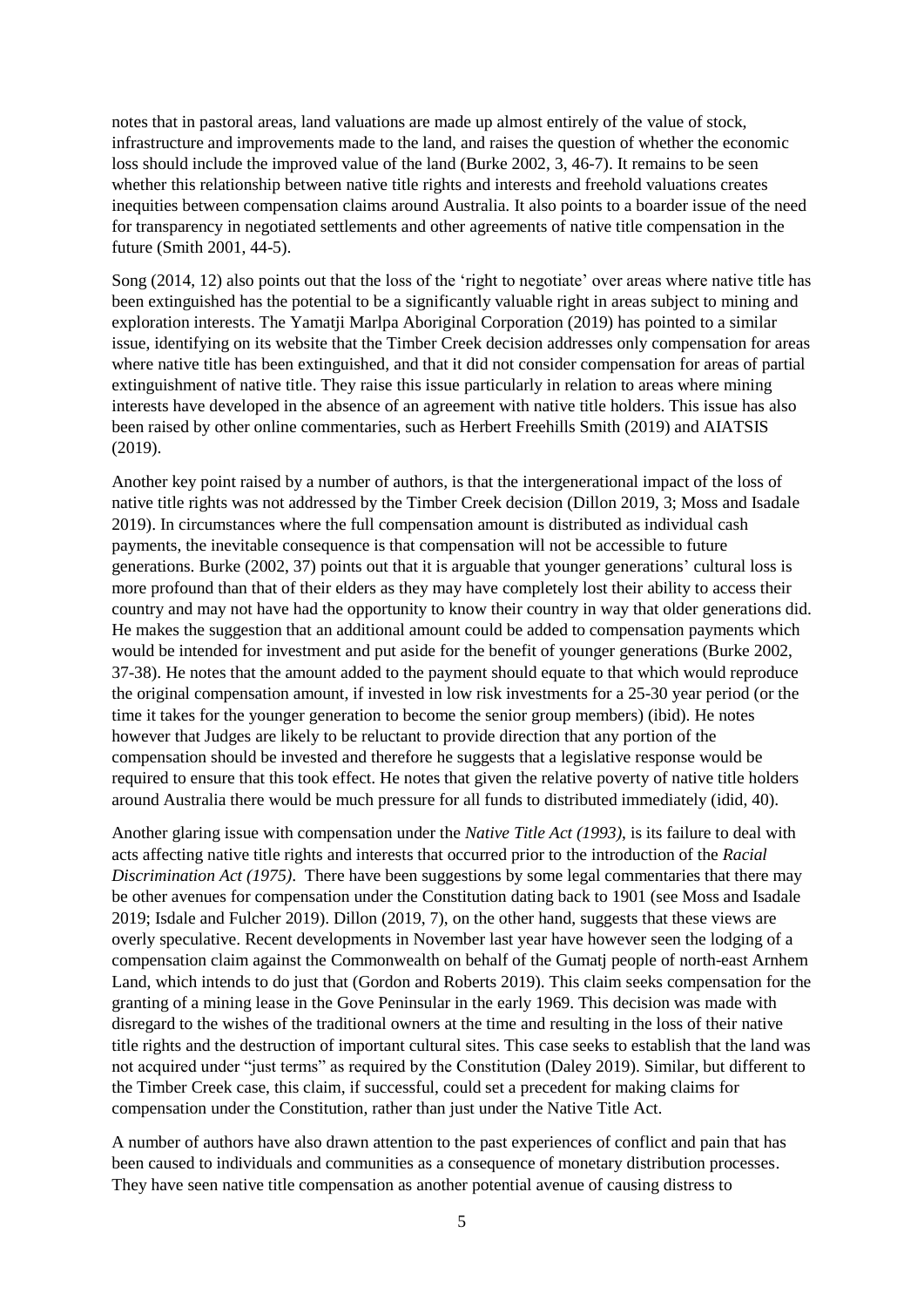Indigenous communities, the exact thing that compensation is being sought for (Smith 2001, 41-3; McGrath 2017, 3-4). Smith (2001, 38) considers whether the inclusion of other non-monetary forms of compensation (such as land transfers together with the provisions of funds to manage it) could help address this issue. Aside from monetary compensation, some authors have suggested that there may be other modes of compensation that could be sought as a form of redress that might help limit this affect. (Dillon 201, 3; McGrath 2017, 4; McLeish 2019, 11; Smith 2001).

Finally, Dillon (2019, 3) notes that native title compensation does not address native title holder's loss of political sovereignty. He points to current political movements, such as the Uluru Statement from the Heart, including the Markarrata and the Voice to Parliament as possible modes of addressing this loss of Indigenous people's rights (ibid, 9). Smith (2001) in particular, and as cited by others on this point (see Dillon 2019, 3 and McGrath 2017, 3), suggests that there may be other ways in which Aboriginal forms of compensation could provide more holistic and culturally appropriate forms of addressing past wrongs perpetrated towards Indigenous Australians.

We can see from publications and commentaries to date regarding the Timber Creek decision, that there is still much to be learnt about how to best compensate native title holders for their loss of their native title rights and interests. As McLeish (2019, 11) explains, "This area of law has a long way to develop, and will adapt to the range of unique cultures and circumstances around Australia". Similarly Zillman & Kilvert (2019) have noted that the Timber Creek decision has not provided a "formula that can simply be applied to every situation to determine compensation", while others have noted that the Timber Creek decision has created an illusion of certainty but does not reflect the reality of years of uncertainty that will follow as the numerous factors and circumstances that affect native title compensation are worked out (Ashurst 2019). According to Flynn (2017, 73) there is "a long way to go before native title compensation assessment is straightforward and predictable."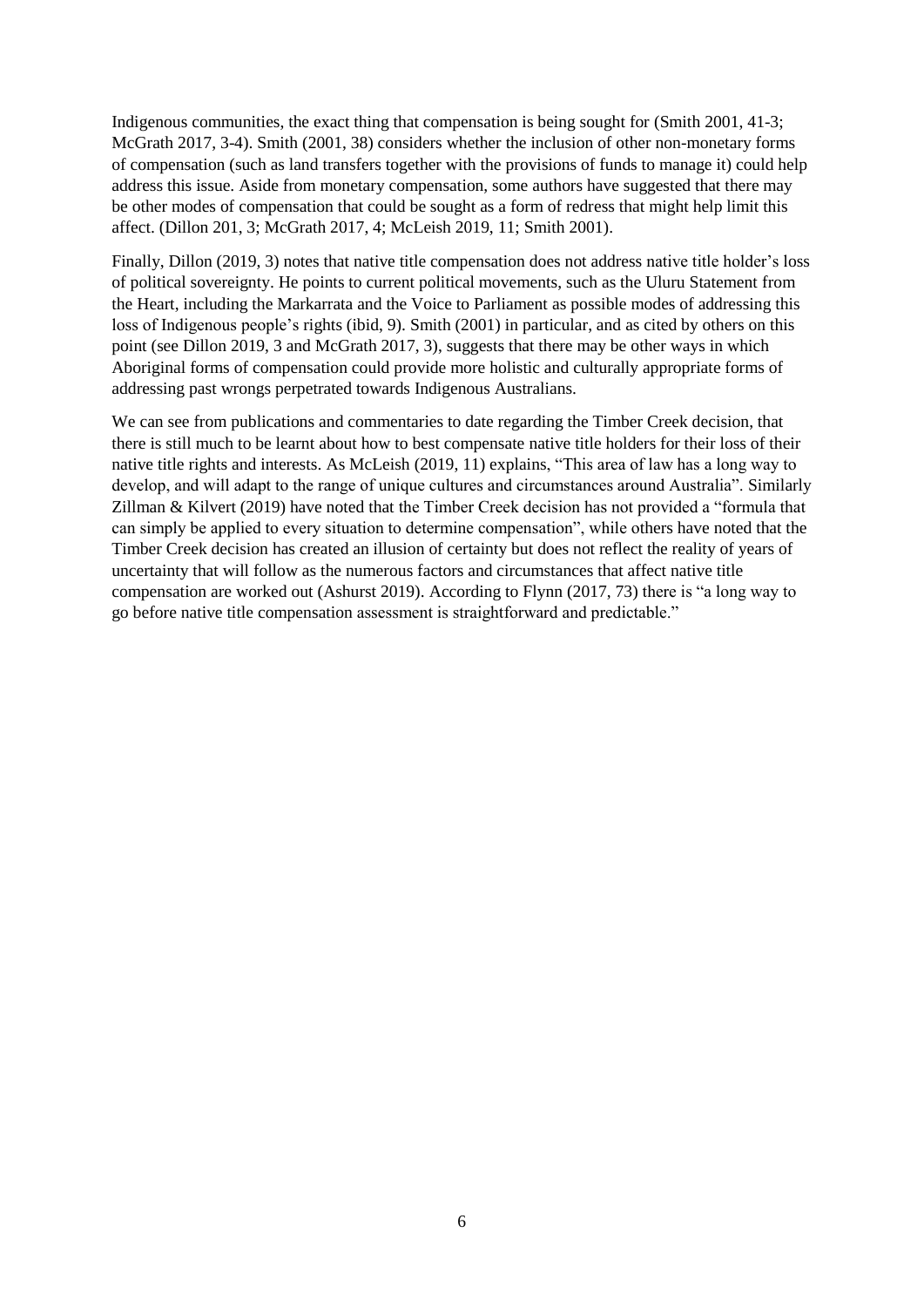## **Annotated bibliography**

I have ordered the references below according to year of publication, with the most recent publications discussed first. This annotated bibliography provides a summary of the key sources identified as relevant to the issue of native title compensation and particularly the role of anthropologists valuing 'cultural loss.' I have focused primarily on references regarding outcomes from the Timber Creek decision, however I also discuss and number of articles that pre-date the decision that appear to be relevant to the current discussion. A more comprehensive list of publications on native title compensation has also been included at the end.

Further, I note that Wiseman, through AIATSIS, completed an annotated bibliography on native title compensation in 2009 and covers some additional references to those presented here. This annotated bibliography can be found at [https://aiatsis.gov.au/publications/products/native-title-compensation](https://aiatsis.gov.au/publications/products/native-title-compensation-annotated-reference-list)[annotated-reference-list.](https://aiatsis.gov.au/publications/products/native-title-compensation-annotated-reference-list)

### **Dillon, M 2019, 'Policy implications of the Timber Creek decision', Working Paper 128, Centre for Aboriginal Economic Policy Research, Canberra.**

Dillon argues in this paper that the policy implications flowing from the Timber Creek decision are limited. However, it's his opinion that it is "what is absent from the Court's decision that demands new approaches" to Indigenous policies (p. 9). One key issues discussed by Dillon is that the High Court's decision and the NTA's compensation regime, does not deal with the dispossession and cultural loss experienced by Indigenous peoples prior to the 1975. However he notes that it does bring sharply into light the extent of the losses experienced by Indigenous peoples and sees this as an opportunity for other avenues of compensation to be pursued such as those presented through the Uluru Statement from the Heart, including the Makarrata and the Indigenous Voice to Parliament. He notes that these issues would go some way to address issues of redress of past injustices not addressed by the Timber Creek decision, including the intergenerational effect of dispossession and loss of political sovereignty over one's country. Further, Dillon also points to the manner in which the Court's assessed the appropriate amount awarded for non-economic loss was tied to what the Australian community might perceive as being fair and just compensation. Dillion argues that this suggests that the viability of compensation claims in the future will "depend on ongoing community education relating to the history of the nation's treatment of Indigenous peoples, and the maintenance of momentum in the national reconciliation process" (p. 10). He also notes that economic loss was assessed to not include non-market values of land (such as for fishing, foraging, and ochre mining, for example). His view is that this should be reconsidered, and he proposes that making compound interest payments on economic loss component mandatory would be a positive symbolic gesture. He notes that the 'framework' presented by the Timber Creek decision will no doubt form the basis for State and Territory governments to formulate negotiated settlement processes for native title compensation. He also notes, however, that there is still much that remains to be resolved regarding Commonwealth involvement in the funding and payout of compensation claims. He argues that other related issues, such as funding of Prescribed Bodies Corporate and the Indigenous Land Fund should be reassessed to better reflect Indigenous dispossession and provided better support to native title holder groups, post-native title and compensation. Dillon also summaries some of the commentary and speculation that has circulated since the Timber Creek decision, which focuses on the potential cost of native title compensation, and he notes that there has been little consideration of the enormous economic benefit to governments of the access to land previously owned by Indigenous interests, nor has there been any regard to the significant losses suffered by compensation beneficiaries which are intergenerational.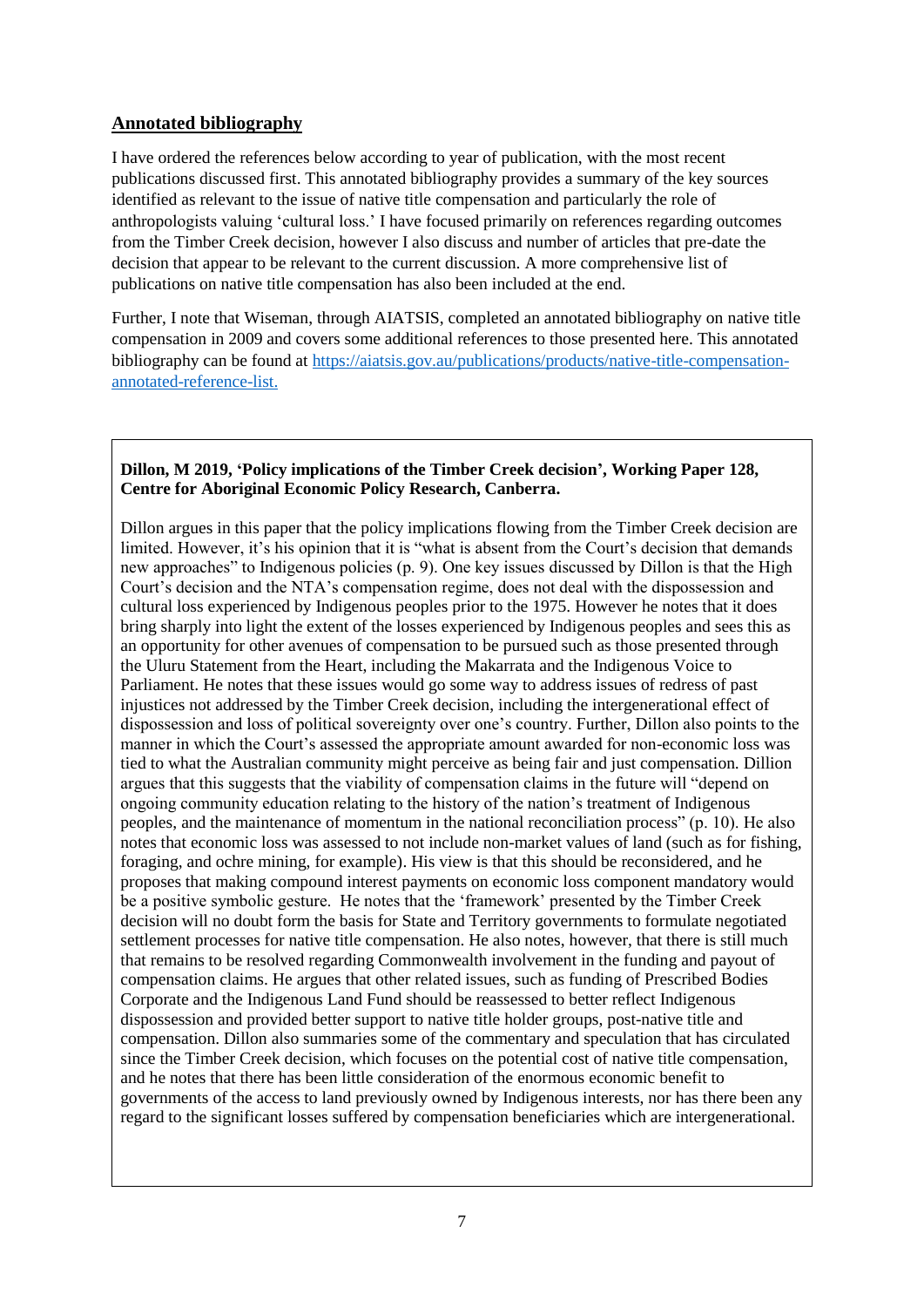#### **McLeish, C 2019, 'Compensation awarded in Australian first',** *Land Rights News: Northern Edition,* **April 2019, p. 11, viewed 5 November 2019, <https://www.nlc.org.au/uploads/images/LRN-APRIL-2019-p11-Cath-McLeish.pdf>**

The author of this article is a Senior Legal Adviser with the Northern Land Council and assisted with the Timber Creek case for around two years. This brief article provides a clear and concise summary of the High Court decision. She also discusses a number of implications of the decision for future compensation claims. In particular she points to the fact that significantly larger amounts of compensation will be claimable by native title holders that hold exclusive native title rights. She also notes that there will be many native title holders that will not be able to access compensation for post-1975 acts and will no doubt seek other avenues for compensation. McLeish notes that the decision demands a new national consideration of Indigenous dispossession, discrimination and sovereignty. McLeish also notes that governments, native title holders and other land users are closely studying the decision and the focus is already turning to alternative negotiated settlements of compensation for reasons of "time, cost and fair process". In her view, the real value of the Timber Creek decision is that it represents "a binding legal recognition of the real economic value of native title, as well as the unique cultural value of country."

#### **Hughston, V and Jowett, T 2018, 'Native title compensation claims',** *Bar News: The Journal of the NSW Bar Association,* **Autumn, pp. 52-55.**

This article provides a comprehensive and clear summary of the Timber Creek decision and the approach taken to the assessment of native title compensation by Justice Mansfield, and by the Full Court under the first appeal. This article was published prior to the final judgement of the High Court in March 2019. Hughston and Jowett conclude that there are two key points that have come out of the Full Court appeal: that there is a significant additional value attached to exclusive native title rights and interests; and that calculations must include compensation for intangibles such as 'loss of amenities, pain and suffering and reputational damage' (p. 55). Finally they note that this remains a very uncertain area of law and hope that the High Court decision would add further clarity (p. 55).

### **Palmer, K 2018, 'Compensation' in** *Australian Native Title Anthropology: Strategic Practice, The Law and the State***. ANU Press, Canberra, pp. 227-238.**

The author of this chapter (and book), Dr Kingsley Palmer, was one of the expert anthropologists engaged on behalf of claimants for the Timber Creek native title compensation claim. Palmer provides a discussion of three key aspects of non-economic loss that anthropologists can provide some insight into. Principally, he notes that 'The anthropologist's job is to provide an understanding of how pain and suffering might be manifest as well as how such emotional distress develops from an alienation of land' (p. 234). Palmer provides three key ways that this can be demonstrated. Firstly, he explains that understanding how emotions are expressed through the use of language (whether that be traditional language or Aboriginal English) is key to understanding how and why claimants were distressed by the compensable acts (p. 235-6). Secondly, he identifies that there should be a focus on the cultural duties of native title holders to manage country (including rituals of introducing self and strangers to country and the importance of the performance of ceremony to the vitality and health of country), and that a failure to do so comes with social sanctions as well as spiritual consequences. Finally, he notes that the spiritual relationship between native title holders and their country was key to understanding non-economic loss, and that it was the Judges' view that this assessment should not focus on the specific parcels, but should consider the totality of the claimants' country (p. 237-8). Therefore the anthropologist should provide a 'full and comprehensive account of the relationship to country in terms of spiritual correspondence to the entirety of country' (p. 238).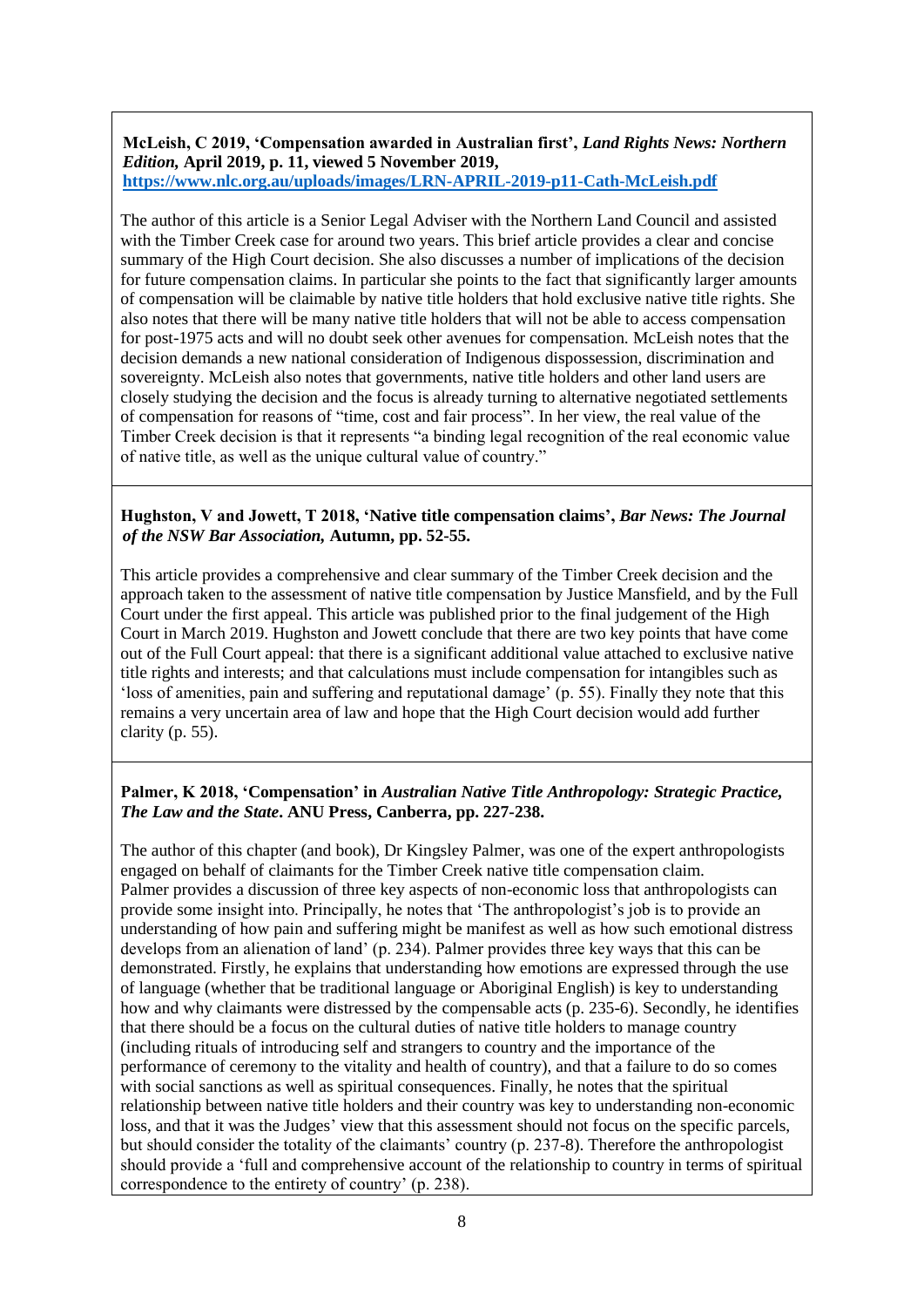### **Pannell, S 2018, 'Framing the Loss of Solace: Issues and Challenges in Researching Indigenous Compensation Claims',** *Anthropological Forum,* **vol. 28, no. 3, pp. 255-274**.

Pannell's article focus on the 'solitum' aspect of compensation payments that is compensation payable for non-economic loss. Pannell highlights some of the issues and challenges faced in researching cultural loss and the emotions of pain and suffering experienced as a result of this loss. To begin with, Pannell draws from Albercht's (2005) concept of 'solastalgia' which links the loss of and / or the transformation of Indigenous homelands, ecosystems and landscapes with strong emotional feelings, declining sense of self and often social problems and physical and mental illness.

In order to discuss these issues, Pannell considers her experience of undertaking research into two native title compensation claims, one in North Queensland and one in the Northern Territory. Through these examples she explores a number of issues she encountered in her research. In both examples a key issue that arose from her research was the difficulty of disentangling the loss and disadvantage associated with the specific extinguishing act and the broader history of region. That is, that the impairment or extinguishment of rights did not occur in a vacuum separate from other historical events which effected people's lives, culture and wellbeing. In her first case study, she also noted the complex history of claimants with the pastoral industry and the complexity of documenting loss when Aboriginal people had feelings of sentimentality towards the pastoralists and the industry and could also identify a range of benefits that came from this engagement. She also noted that in this example, the extinguishing act, the granting of the pastoral lease, did not materially change the way claimants interacted with their country, and, in the case of some individuals, they remained unaware that from a legal perspective that their rights and interests had been extinguished. Pannell also discusses the conflict between the fact that native title compensation is a communal and inter-generational entitlement, but that emotions are felt individually and differentially based on a person's age, knowledge and connection to the affected area. In relation to the Timber Creek case, she points out that considerable emphasis was placed on the relationship between memory and emotions such as anger, pain and shame, and the causal relationship between emotions, its' effects and the extinguishing act. She argues there is a methodological difficulty of recording the feeling and emotional effect some decades after the event occurred. Pannell also discusses the limitations of researching emotions in a cross-cultural context. She mentions ethnographic examples of enquiry into past events that one would expect to have been met with emotions of sadness and anger, but which were instead met with silence and seeming disinterest. She also discusses the performative nature of emotions in Indigenous culture. For example, an emotion such as anger is often expressed in relation to cultural expectations rather than expressing a raw experience. Pannell concluded that 'solastalgia' provides a helpful understanding of how people who continue to live on traditional homelands, however still experience a sense of 'powerlessness and injustice and a loss of solace, from their present relationship to that 'home''.

#### **Flynn, L 2017, 'Full Court upholds findings in Timber Creek native title compensation case', LSJ : Law Society of NSW Journal, vol. 37, pp.71–73.**

This article provides a detailed summary of both Mansfeild J's judgement and the Full Court's decision of the Timber Creek compensation claim. This article was published prior to the High Court determination. Flynn discusses each of the elements of compensation considered in the claim and notes that the Full Court upheld the majority of the decisions made by Justice Mansfield. This was with the exception of the economic loss component. They found that he had overvalued the non-exclusive rights and interests of the claimants. Flynn also highlights that the Full Court suggested that the manner in which compensation was assessed in two separate components (economic and non-economic loss) "may not be of 'any real assistance' in future compensation claims" and that there is "still a long way to go before native title compensation assessment is straightforward and predictable" (p. 73).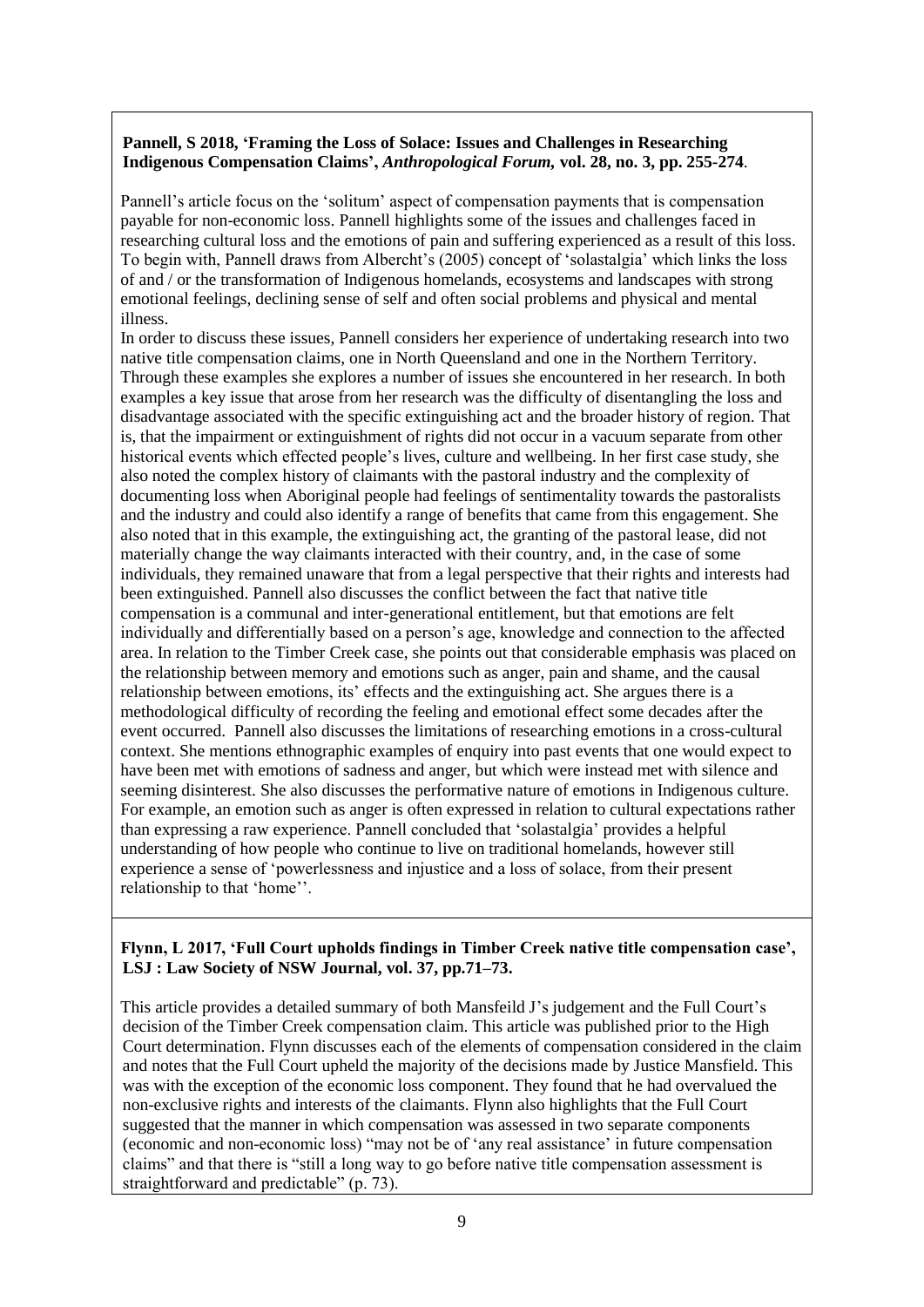## **McGrath, P 2017, 'Native Title Anthropology after the Timber Creek Decision',** *Land, Rights, Laws: Issues of Native Title,* **vol. 6, no. 5, pp. 1-5.**

McGrath's paper provides a summary of the role of anthropologists in native title compensation claims, as recognised in the Timber Creek decision. She notes that the value of the anthropological evidence, according to Justice Mansfield, was providing assistance in the interpretation of the evidence provided by the Ngaliwurru and Nungali witnesses, and the anthropologists ability to "articulate not only connections to country but the qualities and consequences of the social impacts that accompany the loss of connections to country" (p. 1). She notes that the non-economic loss aspect of compensation was not constrained by the legal tenure of the blocks which hosted the extinguishing acts and that Mansfield acknowledged the interconnectedness of site and cultural landscape and that cultural loss and feelings of pain and anxiety were not limited to individual parcels of land. She also noted that the focus of anthropological research should be on individuals and their deep primary and embodied emotions as this was given significant weight in the Judges consideration of solatium. She also noted that the loss of cultural reputations through failed responsibility to care for country was recognised in the decision as compensable.

McGrath also turns her attention to the potential negative impact of compensation claims on claimants. She notes that there is real potential for research into cultural loss to cause further trauma for claimants. She notes that some claimants have only come to realise the full extent of loss of rights to country under Australian law in the process of making a compensation claim and that this points to the fact that dispossession is an "ongoing cumulative experience", rather than a single historical occurrence. Further she notes that claimants may already be weary from pursuing their native title determination process. McGrath suggests that one way of limiting some of these negative effects, might be to contract anthropologists to consider cultural loss at the same time as connection evidence. She also speculates as to whether anthropologists may need to become involved in the distribution of compensation monies as RNTBCs are presently ill-equipped and under-resourced in their capacity to deal with intra-group disputes. Finally she suggests that perhaps there are other non-monetary avenues for compensation and that traditional processes for dealing with cultural transgressions such as trespass and intrusion are based more in principles of healing of underlying relationships. It is McGrath's view that the anthropologist's role in compensation claims is not only in providing advice to the court in relation the evidence surrounding cultural loss and its impacts, but also in "assisting Aboriginal and Torres Strait Islander peoples in the difficult task of navigating this new and highly complex legal terrain" (p. 5)

### **Song, W 2014, 'What's next for native title compensation: The De Rose decision and the assessment of native title rights and interests',** *Indigenous Law Bulletin***, vol. 8, no. 10, pp. 11- 14.**

Song's article provides a useful summary of what is known about the only other successful determination of native title compensation, *De Rose v South Australia*. Song highlights some of the issues with tying assessments of economic loss to freehold valuations of land. She identifies that differing land valuations of country where native title is held around Australia has the potential for highly inequitable awards of compensation to be reached. She also highlights that, in this case, as is often the case in remote areas, it can be difficult to reach accurate land valuations for parcels of land where there is no clearly comparable areas of freehold grant in the surrounding area. Song also discusses that the loss of the 'right to negotiate' in areas where native title has been extinguished, has the potential to hold significant value in areas where there are mining and mineral exploration interests. Another key point raised by the De Rose decision was that the impact on sacred sites was considered an important factor in the assessment of non-economic loss. Song concludes that despite this positive determination of the native title compensation, how it should be assessed is still largely unknown.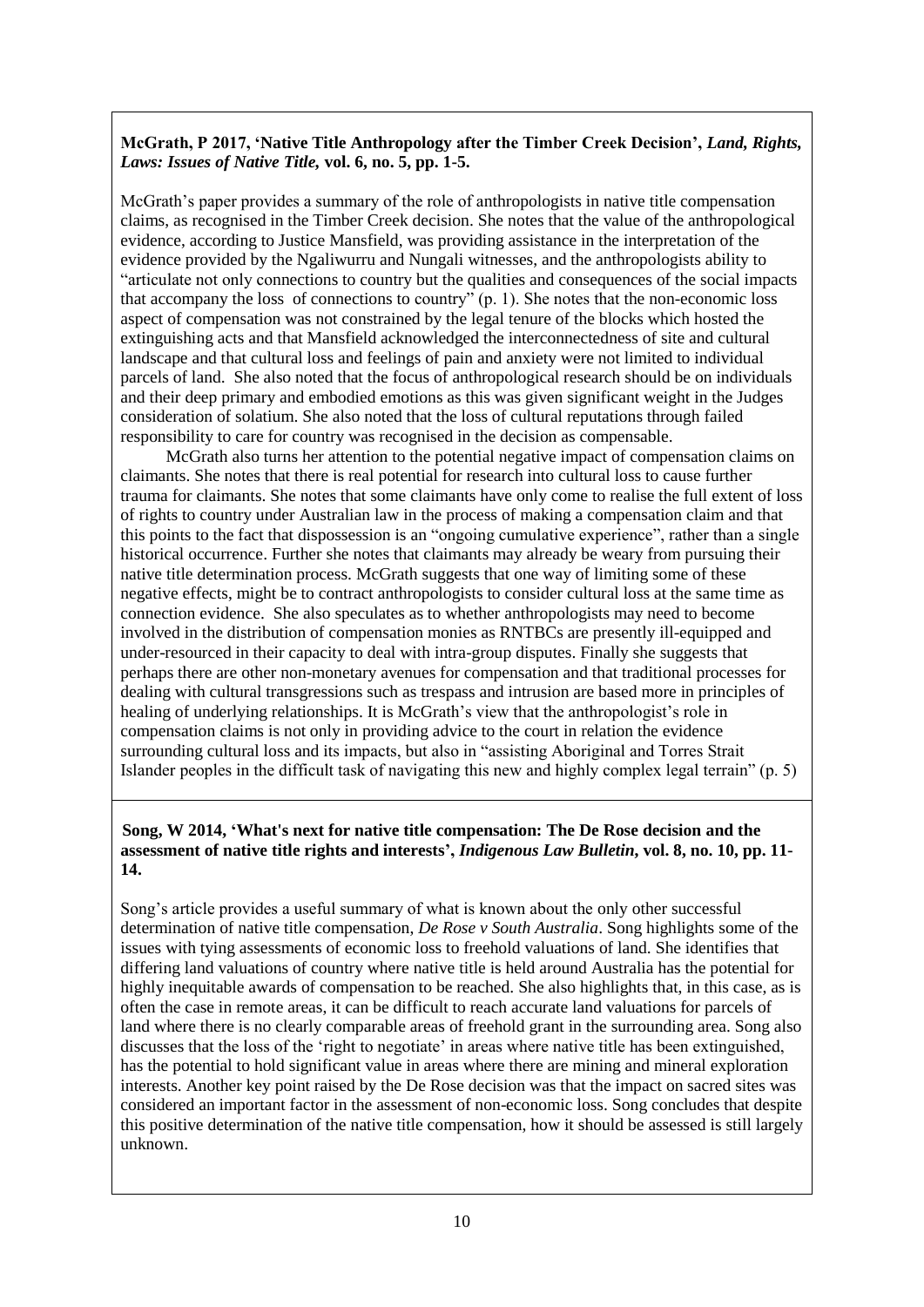### **Smith, D 2001, 'Valuing native title: Aboriginal, statutory and policy discourses about compensation', Discussion Paper No. 222. Centre for Aboriginal Economic Policy Research, Canberra.**

Smith's paper is one of the most comprehensive papers produced on Native Title compensation, particularly from an anthropological perspective. At the time of writing there were no determinations of native title compensation and therefore this paper is a theoretical discussion of what native title compensation might look like.

Of particular value is Smith's ethnographic analysis of Aboriginal compensation processes and exploration of ways in which they might be applicable and contribute to the conceptualisation of native title compensation. In this regard, Smith outlines behaviour and incidents that under Aboriginal law would require a compensatory response, such as theft of objects, personal / bodily injury, physical, verbal or spiritual trespass or committing damage to land and sites (p. 8). She also notes that the effects of these incidents are not easily quarantined into specific effects, but are seen to have multifaceted impacts, such as affecting country, social relationships, spiritual and physical wellbeing, as well as systems of knowledge and religious life (p. 9-11). Smith notes that compensation in Aboriginal Australian cultures "reveals social values and preferences" and is "framed as a necessary stabilising expression of the law" (p. 15). She goes on to describe examples of traditional forms of compensation, such as gifts (including food, household goods or cash), ceremonies or ritualised fights (often referred to as 'square up' fights), small exchanges of territory or access to resources within a territory, ostracism, or punishment inflicted by spirits, to name a few (p. 15-17). Smith also notes that the "critical feature of Aboriginal compensation is that it is essentially a process-based system in which the relationship between people, the land, law and Dreaming is paramount" (p. 17) Further, "the outcome should restore the expectations and satisfaction of reciprocity…and acquit individuals and groups of indebtedness entailed by their inclusion in the field of perpetrators" (p. 18).

Smith also discusses the 'inalienability' of traditional lands, which are described as having an 'infinite utility and absolute value' which is 'beyond commodification' (p. 19). She notes that Aboriginal land is not a possession that is exchangeable or replaceable and that loss of country diminishes both individual and a group identity (p. 20). In this way she argues that it is "legally ethnocentric and reductionist to equate native title compensation rights and interests either to Western property law concepts and precedents, or to market land valuation methodology" (p. 32). Finally, Smith proposes a model of 'Heads of Damages' under which she identifies nine 'heads' or 'categories of loss' under which compensation could be sought (p. 39-40). She also highlights a number of issues associated with monetary compensation, such as its inadequacy in providing intergenerational equity and considers ways in which compensation benefits could be passed on to future generations who are also affected by the loss of native title rights (p. 41-2). A further issue discussed is the often negative impact of monetary distributions and the conflict that regularly arises in this context (p. 42-3). She also notes that there is need for transparency in compensation outcomes, noting that currently ILUAs and future act agreements, which often include aspects of compensation, are not publicly accessible or available for scrutiny nor can they be used for the creation of benchmarks (p. 44-5). Smith concludes that it "remains to be seen…whether the common law recognition of native title will be able to create a recognition space for compensation that addresses the intrinsic value of land to dispossessed Aboriginal owners" (p. 47).

**Burke, P 2002, 'How can judges calculate Native Title compensation?' [online], Discussion paper, Australian Institute for Aboriginal and Torres Strait Islander Studies, Canberra, viewed 22 October,**  [https://aiatsis.gov.au/sites/default/files/products/discussion\\_paper\\_research\\_outputs/how](https://aiatsis.gov.au/sites/default/files/products/discussion_paper_research_outputs/how-can-judges-calculate-native-title-compensation.pdf)[can-judges-calculate-native-title-compensation.pdf](https://aiatsis.gov.au/sites/default/files/products/discussion_paper_research_outputs/how-can-judges-calculate-native-title-compensation.pdf)

Burke's article faces up to the inherent problem of native title compensation, that is, incommensurability, and the fact that compensation can never adequately redress loss of native title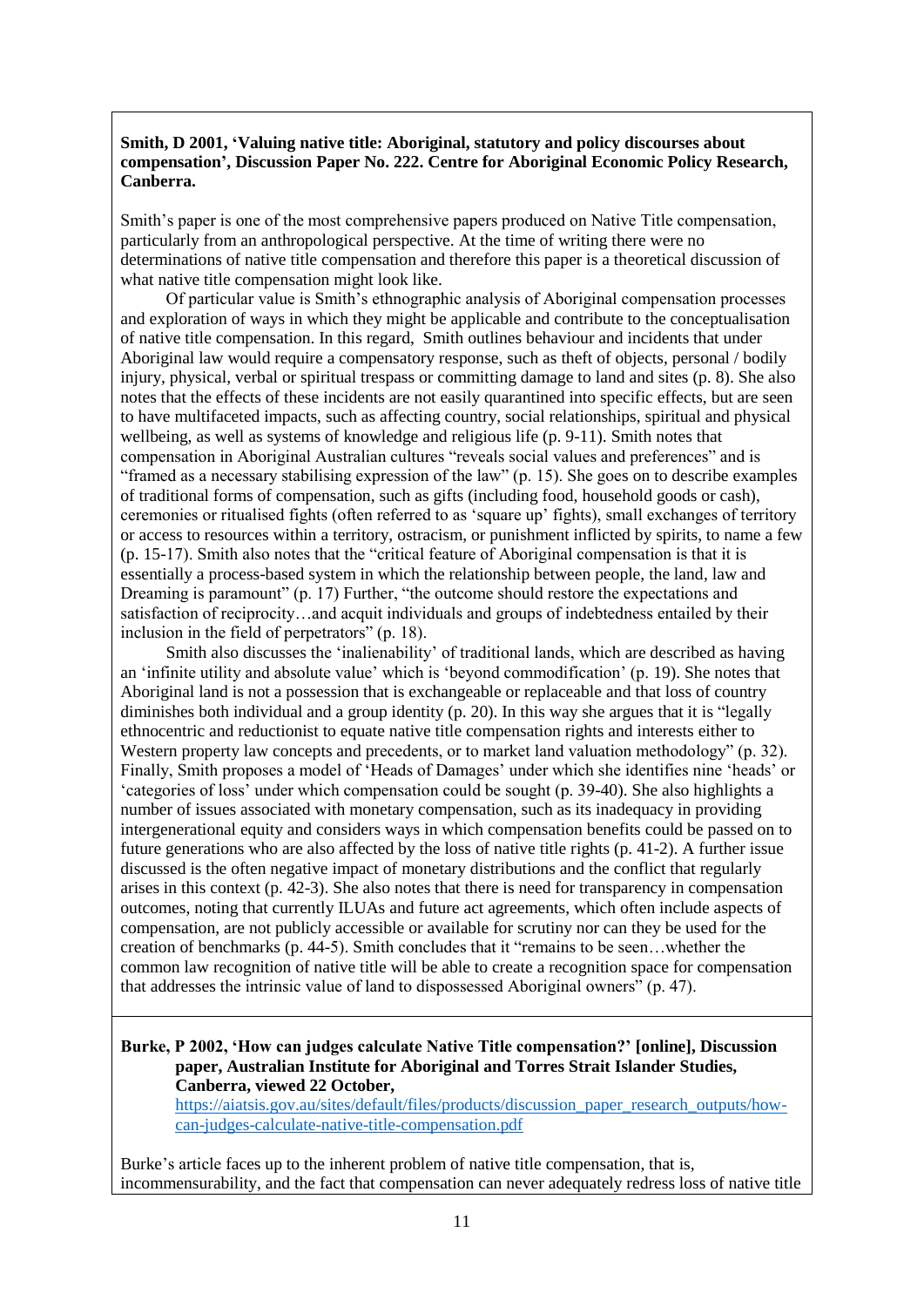rights and interests, nor can it ever restore traditional owners to the their previous position. He notes however that this "should not stop us from searching for the best compensation principles and it certainly will not stop judges from making decisions" (p. 3). On this basis, he embarks on the difficult task of searching for comparisons in other areas of Australian law and identifying principles which could be considered relevant to the native title compensation and, provides a possible framework, if not a loose one, to approaching calculations of native title compensation. Burke also provide three fictional claims of native title compensation which are used to tease out the complexities of applying these principles to native title claims with the varying circumstances around Australia. These cases draw out some key issues, some of which were contemplated to some extent in the Timber Creek decision, such as the impact on cultural loss depending on whether sites are located within or outside of the compensation area, or if any steps were taken were taken to protect sites or allow for continued access (p. 50). He also poses the question of what considerations should be made where land was acquired to provide infrastructure and services which served to benefit the native title holders (for example a Telstra tower, or the building of a clinic) (p. 51-2).

As a key starting principle, Burke notes that native title compensation claims should "err on the side of generosity". He notes that this is because of the importance of rights to land for Indigenous people (p. 1). He notes that there is a long standing acceptance of this fact by Australian courts, and can be drawn from existing areas of law including native title, land rights and stolen generation litigation (p. 22-4, 31). To this point, he notes that economic value alone could never pass for 'just terms' (p. 4), and suggests that 'solatium' (a term borrowed from land acquisition law) should make up the major component of compensation. He notes that this is opposite to the usual approach to compulsory acquisition of land (p. 7-8). This poses an issue as the largest component of native title compensation has no guidance as to how to quantify it  $-$  "only the outer" limits [of compensation] can be identified with precision" (p. 8). Burke considers that there needs to be a focus on elaborating on the nature of non-economic loss and identifies three broad aspects which could be considered: insult associated with loss of important rights without consent; disruption to cultural practises; and mental distress associated with loss of homelands. In regard to insult, he draws comparisons with 'solatium' in cases for the resumption of land and also torts or civil wrongs relating to trespass (p. 26, 31). For disruption of cultural practises, he looks at a number of Indigenous personal injury law cases, where the loss of cultural status or loss of ability to participate in cultural activities has been compensated for (p. 13, 26-7, 31). He also looks at civil wrongs or torts law for injury to property, including the concept of non-pecuniary loss (personal loss of a non-financial nature including pain and suffering, nervous sock, interference with enjoyment of property and loss of amenities (p. 13, 21, 31). The same areas of law were considered relevant to considerations for mental distress (p. 27, 31). In relation to the market value of land, he considers that exclusive native title rights could be considered equal to freehold value and nonexclusive rights could be compared with that of easements or licences (p. 28). He also notes that economic loss could include loss of access to resources from the land, for example access to food resources and raw materials for making artefacts, and that it is possible to also consider the future loss of these resources (p. 28). As noted in the review above, Burke provides some key issues with calculating and comparing market valuations around Australia (p. 28, 46-7).

Burke also draws from defamation law, noting that this area provides a precedent for courts dealing in indeterminacy and incommensurability (p. 8). He also notes that it provides a touchstone for considering what might be considered excessive compensation (p. 33-4). He explains that in defamation cases, compensation is *not* intended to be equal to what would set up the claimant financially for life and it's considered that damages for defamation should be less than that is awarded in cases of serious personal injury (p. 34). Whilst he points out perspectives on this matter may be different from an Australian legal perspective and from an Indigenous perspective, he considers that excessive compensation might be considered as that which provides all family groups within the claim group a reasonable ongoing income (p. 35).

On considering these principles taken from other areas of law and applying them to native title, he points out that the key issue with these examples is that they generally all apply to compensation entitlements for individuals and awarded amounts are not comparable to what would be awarded to losses experienced on a group level (p. 35). He points out the possible relevance of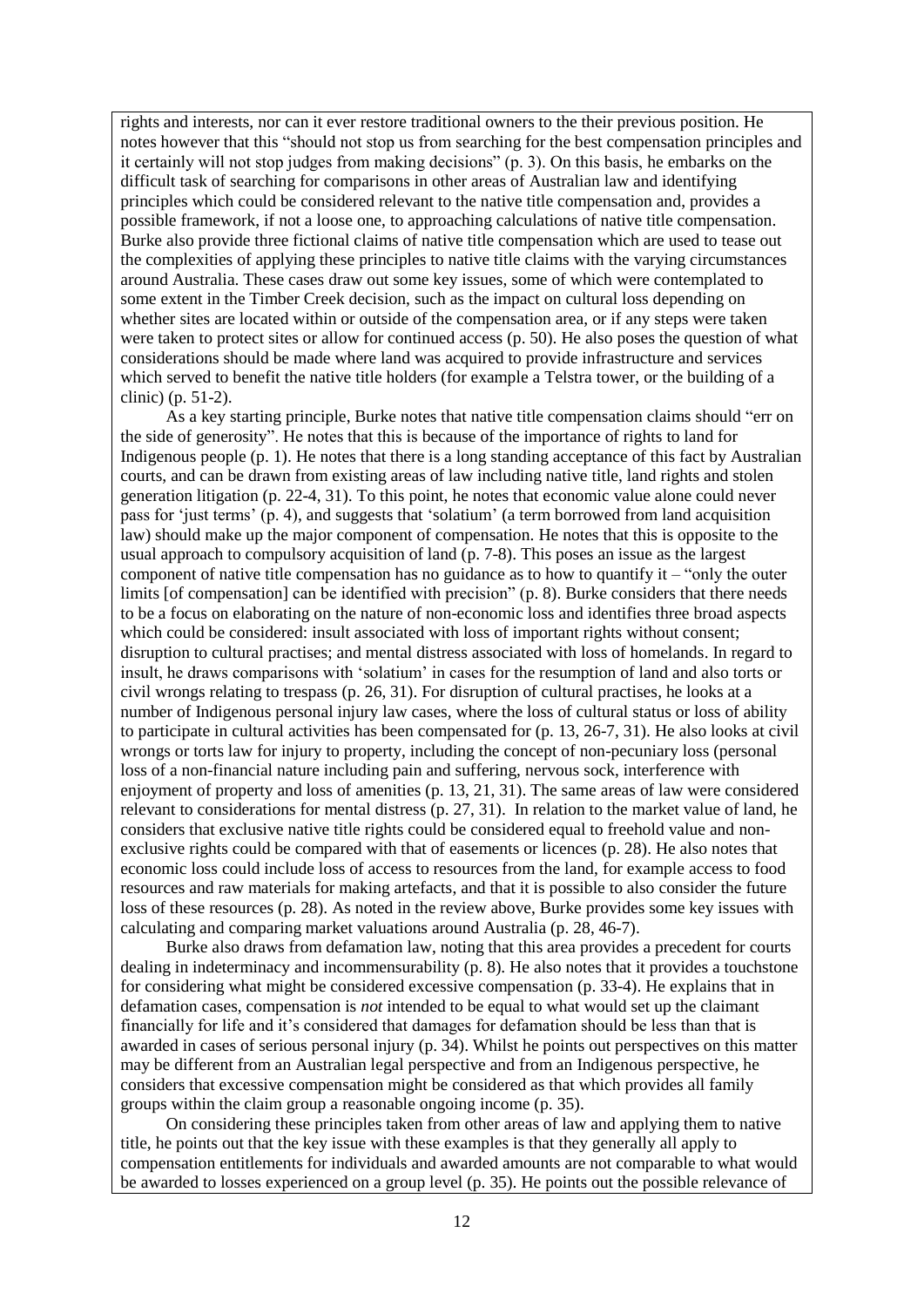class action law, however he also notes that in these cases each individual must provide evidence in order to access compensation. In native title compensation he notes that there would need to be the assumption that the evidence of a few would count as evidence for the group (p. 36). He also notes that there would need to be consideration made for the differing effects of loss on those within the group, particularly those groups with clear sub-groups within the claim who may have more or less connection to the affected area (p. 36). He notes that consideration of the size of the group or number of individuals affected also needs to be considered in calculations (p. 36-7).

As discussed in the review above, Burke also provides some thoughtful suggestions on how compensation might address the losses experienced by future generations (p. 37-40). This is not a point addressed in any practical detail in any other articles included in this annotated bibliography.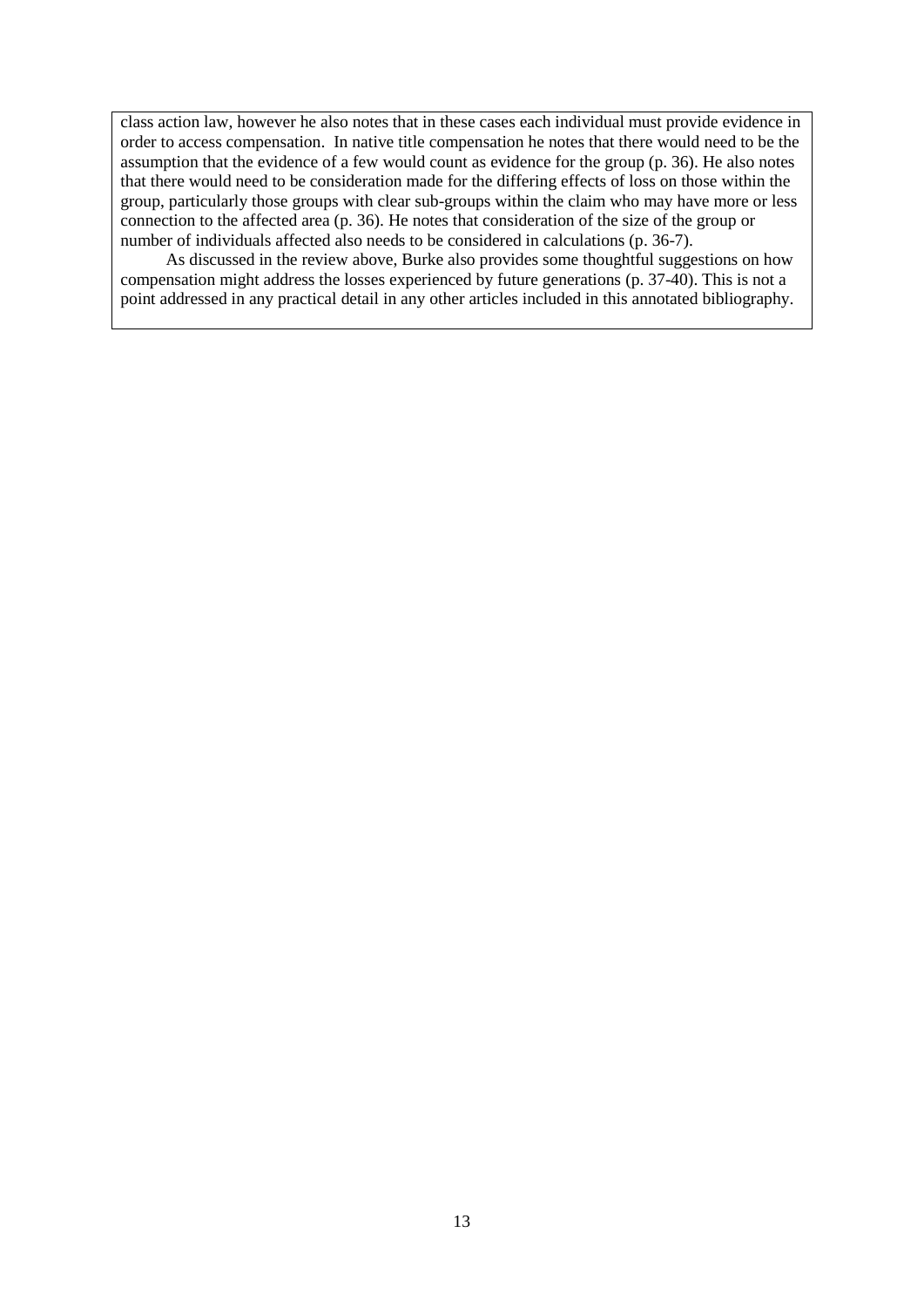## **Long List Bibliography**

This bibliography has been arranged by date, then by author, with the most recent publications listed first. Those highlighted in bold were either included in the annotated bibliography above or were cited in the introductory review of the literature.

## *Timber Creek Legal Judgements*

Decision of the Appeal to the High Court of Australia (13 March 2019):

Northern Territory v Mr A. Griffiths (deceased) and Lorraine Jones on behalf of the Ngaliwurru and Nungali Peoples [2019] HCA 7

Available at:<http://eresources.hcourt.gov.au/showCase/2019/HCA/7>

Decision of the Appeal to the Full Federal Court of Australia (24 August 2016):

Griffiths v Northern Territory (No.3) [2016] FCA 900

Available at:

<https://www.judgments.fedcourt.gov.au/judgments/Judgments/fca/single/2016/2016fca0900>

Original Judgement of Federal Court of Australia (12 June 2014):

Griffiths v Northern Territory of Australia [2014] FCA 265

Available at:<http://www7.austlii.edu.au/cgi-bin/viewdoc/au/cases/cth/FCA/2014/256.html>

## *Online commentary provided by news providers, law firms, online forums or other native title organisations on their websites:*

- **AIATSIS 2019, 'Timber Creek compensation case', viewed 22 October 2019, <https://aiatsis.gov.au/explore/articles/timber-creek-compensation-case>**
- **Ashurst 2019, 'Australia's first High Court native title compensation decision', viewed 22 October 2019, [https://www.ashurst.com/en/news-and-insights/news-deals-and](https://www.ashurst.com/en/news-and-insights/news-deals-and-awards/australias-first-high-court-native-title-compensation-decision/)[awards/australias-first-high-court-native-title-compensation-decision/](https://www.ashurst.com/en/news-and-insights/news-deals-and-awards/australias-first-high-court-native-title-compensation-decision/)**

'Case updates: High court [online]' 2019, *Judicial Officers Bulletin*, Vol. 31, No. 3, pp. 29-31

- **Daley, P 2019, 'What price spiritual connection? Yolngu seek compensation for cultural destruction', viewed 18 December 2019, [https://www.theguardian.com/australia](https://www.theguardian.com/australia-news/2019/dec/01/what-price-spiritual-connection-yolngu-seek-compensation-for-cultural-destruction)[news/2019/dec/01/what-price-spiritual-connection-yolngu-seek-compensation-for-cultural](https://www.theguardian.com/australia-news/2019/dec/01/what-price-spiritual-connection-yolngu-seek-compensation-for-cultural-destruction)[destruction](https://www.theguardian.com/australia-news/2019/dec/01/what-price-spiritual-connection-yolngu-seek-compensation-for-cultural-destruction)**
- **Fultcher, J 2019, 'Australia's first High Court determination of compensation for native title',** *Hopgood Ganim Lawyers***, viewed 22 October 2019, [https://www.hopgoodganim.com.au/page/knowledge-centre/court-decision/australias](https://www.hopgoodganim.com.au/page/knowledge-centre/court-decision/australias-first-high-court-determination-of-compensation-for-native-title)[first-high-court-determination-of-compensation-for-native-title](https://www.hopgoodganim.com.au/page/knowledge-centre/court-decision/australias-first-high-court-determination-of-compensation-for-native-title)**
- **Gordon, O & Roberts, L 2019, 'Yolngu leader files \$700 million compensation claim over Gove Peninsula', viewed 18 December 2019, [https://www.msn.com/en](https://www.msn.com/en-au/news/australia/yolngu-leader-files-dollar700-million-compensation-claim-over-gove-peninsula/ar-BBXxp7M)[au/news/australia/yolngu-leader-files-dollar700-million-compensation-claim-over-gove](https://www.msn.com/en-au/news/australia/yolngu-leader-files-dollar700-million-compensation-claim-over-gove-peninsula/ar-BBXxp7M)[peninsula/ar-BBXxp7M](https://www.msn.com/en-au/news/australia/yolngu-leader-files-dollar700-million-compensation-claim-over-gove-peninsula/ar-BBXxp7M)**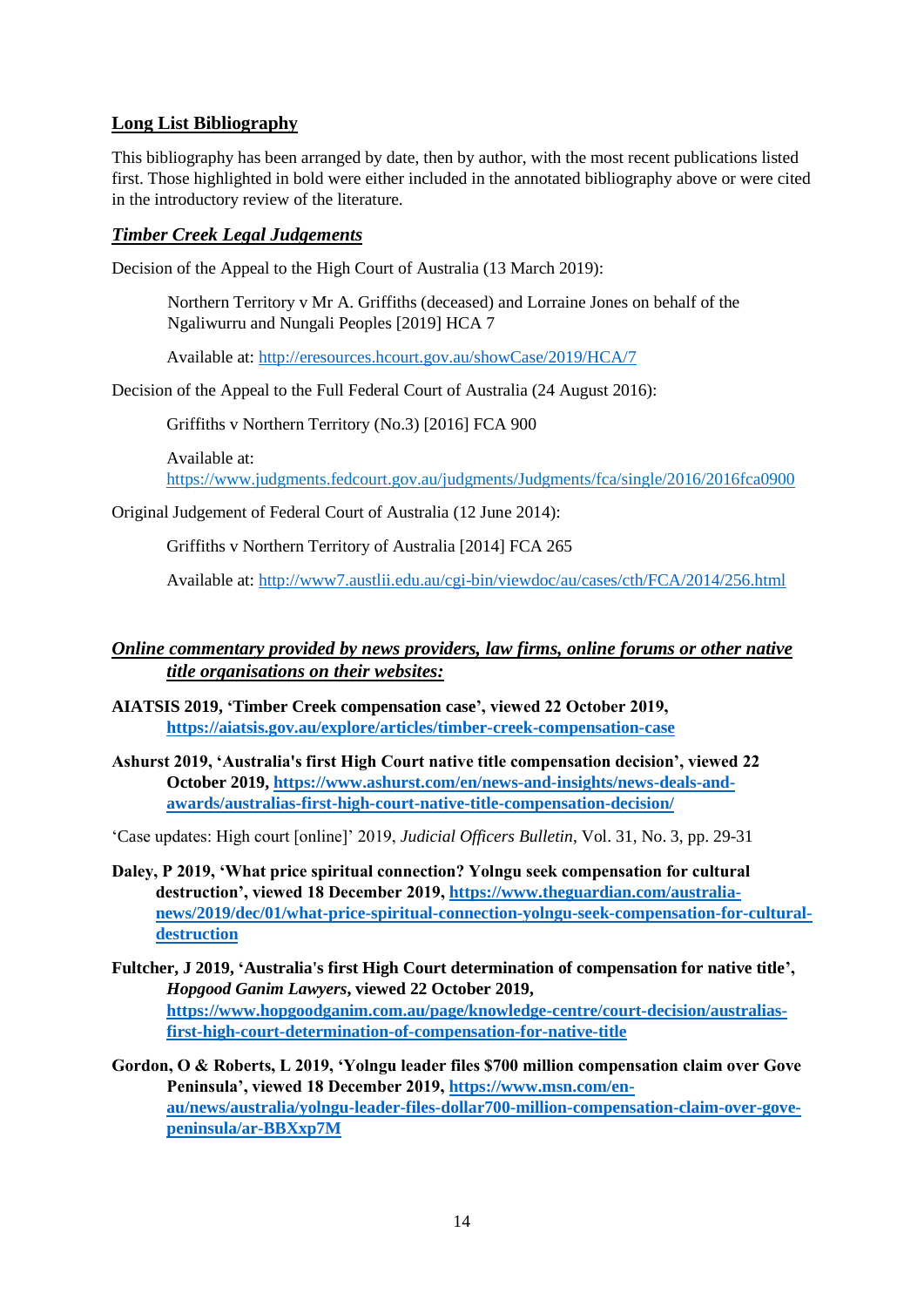- **Herbert Smith Freehills 2019, 'A methodology for the calculation of native title compensation', viewed 22 October 2019, [https://www.herbertsmithfreehills.com/latest-thinking/a](https://www.herbertsmithfreehills.com/latest-thinking/a-methodology-for-the-calculation-of-native-title-compensation)[methodology-for-the-calculation-of-native-title-compensation](https://www.herbertsmithfreehills.com/latest-thinking/a-methodology-for-the-calculation-of-native-title-compensation)**
- Humphries, J and Buck, A 2019, 'High Court hands down landmark native title compensation decision', *Holding Redich*, viewed 22 October 2019, [https://www.holdingredlich.com/high](https://www.holdingredlich.com/high-court-hands-down-landmark-native-title-compen)[court-hands-down-landmark-native-title-compen](https://www.holdingredlich.com/high-court-hands-down-landmark-native-title-compen)
- **Yamatji Marlpa Aboriginal Corporation 2019, 'Native Title Compensation – what you need to know', viewed 22 October 2019, [https://ymac.org.au/native-title-compensation-what](https://ymac.org.au/native-title-compensation-what-you-need-to-know/)[you-need-to-know/](https://ymac.org.au/native-title-compensation-what-you-need-to-know/)**
- Isdale, W and Abraham, R 2019, 'Timber Creek: the most significant native title decision since Mabo', Minter Ellison, viewed 22 October 2019, <https://www.minterellison.com/articles/timber-creek>
- **Isdale, W and Fulcher, J 2019, 'Landmark High Court decision guides how compensation for native title losses will be determined',** *The Conversation***, viewed 22 October 2019, [https://theconversation.com/landmark-high-court-decision-guides-how-compensation](https://theconversation.com/landmark-high-court-decision-guides-how-compensation-for-native-title-losses-will-be-determined-113346)[for-native-title-losses-will-be-determined-113346](https://theconversation.com/landmark-high-court-decision-guides-how-compensation-for-native-title-losses-will-be-determined-113346)**
- **McLeish, C 2019, 'Compensation awarded in Australian first', Land Rights News: Northern Edition, April 2019, p. 11, viewed 5 November 2019, [https://www.nlc.org.au/uploads/images/LRN-APRIL-2019-p11-Cath-McLeish.pdf \](https://www.nlc.org.au/uploads/images/LRN-APRIL-2019-p11-Cath-McLeish.pdf%20/)**
- **Moss, A and Isdale, W 2019, 'Where to Next? Native Title Compensation following Timber Creek',** *Australian Public Law***, viewed 22 October 2019, [https://auspublaw.org/2019/04/where-to-next-native-title-compensation-following](https://auspublaw.org/2019/04/where-to-next-native-title-compensation-following-timber-creek/)[timber-creek/](https://auspublaw.org/2019/04/where-to-next-native-title-compensation-following-timber-creek/)**
- National Native Title Council n.d. 'Compensation Fact Sheet', viewed 22 October 2019, [http://ymac.org.au/wp-content/uploads/2019/06/National-Native-Title-Council-](http://ymac.org.au/wp-content/uploads/2019/06/National-Native-Title-Council-Compensation-Fact-Sheet.pdf)[Compensation-Fact-Sheet.pdf](http://ymac.org.au/wp-content/uploads/2019/06/National-Native-Title-Council-Compensation-Fact-Sheet.pdf)
- **Prokuda, H 2019, 'High Court rules on compensation for extinguishment of native title rights under the Native Title Act 1993',** *Corrs Chambers Westgarth***, viewed 22 October 2019, [https://corrs.com.au/insights/high-court-rules-on-compensation-for-extinguishment-of](https://corrs.com.au/insights/high-court-rules-on-compensation-for-extinguishment-of-native-title-rights-under-the-native-title-act-1993)[native-title-rights-under-the-native-title-act-1993](https://corrs.com.au/insights/high-court-rules-on-compensation-for-extinguishment-of-native-title-rights-under-the-native-title-act-1993) >**
- South Australian Native Title Services 2019, 'High Court rules on Native Title Compensation', *Aboriginal Way* (online)*,* issue 74, pp. 1-2 , viewed on 5 November 2019, [https://www.nativetitlesa.org/pdfs/publications/pdf/Aboriginal%20Way%20Autumn%202019](https://www.nativetitlesa.org/pdfs/publications/pdf/Aboriginal%20Way%20Autumn%202019.pdf) [.pdf](https://www.nativetitlesa.org/pdfs/publications/pdf/Aboriginal%20Way%20Autumn%202019.pdf)
- **Zillman, B & Kilvert, G 2019, 'High Court delivers historic ruling on native title compensation',**  *Allens***, viewed 22 October 2019, [https://www.allens.com.au/insights](https://www.allens.com.au/insights-news/insights/2019/03/high-court-delivers-historic-ruling-on-native-title/)[news/insights/2019/03/high-court-delivers-historic-ruling-on-native-title/](https://www.allens.com.au/insights-news/insights/2019/03/high-court-delivers-historic-ruling-on-native-title/)**
- AIATSIS 2014, 'Griffiths v Northern Territory of Australia [2014] FCA 256', viewed 22 October 2018,<https://aiatsis.gov.au/ntpd-resource/29074>

### *Publications*

**Dillon, M 2019, 'Policy implications of the Timber Creek decision', Working Paper No. 128, Centre for Aboriginal Economic Policy Research, Australian National University, Canberra.**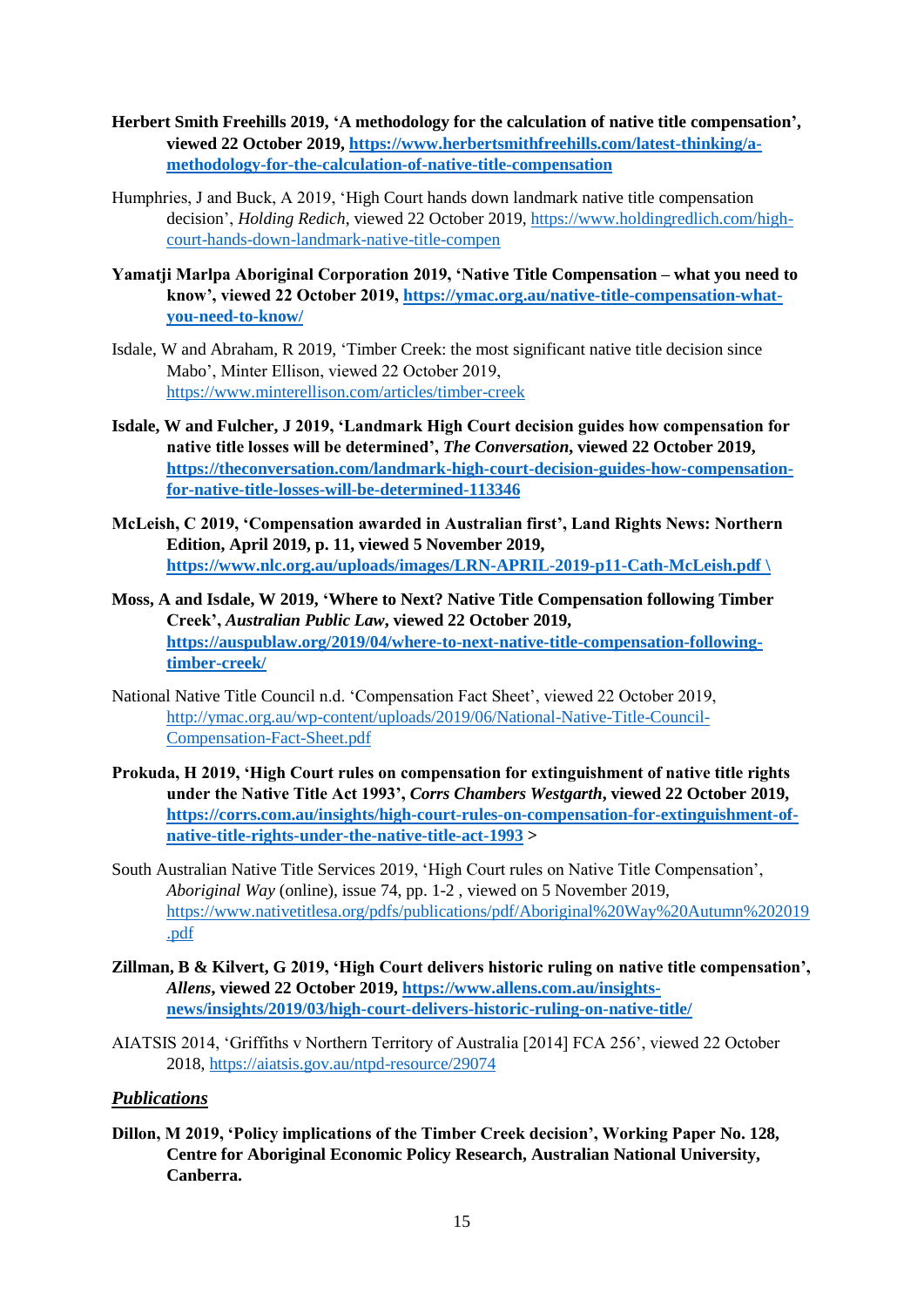- Arlidge, K and Meyers, G 2018, 'Compensation for economic and non-economic loss by extinguishment or impairment of native title: A critical and comparative analysis of developments in Australian case law' [online]. *James Cook University Law Review*, vol. 24, pp. 129-145.
- **Hughston, V and Jowett, T 2018, 'Native title compensation claims',** *Bar News: The Journal of the NSW Bar Association,* **Autumn, pp. 52-55.**
- **Palmer, K 2018, 'Compensation' in Australian Native Title Anthropology: Strategic Practice, The Law and the State. ANU Press, Canberra, pp. 277-238.**
- **Pannell, S 2018, 'Framing the Loss of Solace: Issues and Challenges in Researching Indigenous Compensation Claims', Anthropological Forum, vol. 28, no. 3, pp. 255-274.**
- Duff, N 2017, 'Native Title Compensation Claims', in Authorisation and Decision-making in Native Title, e-book, AIATSIS Research Publications, Canberra, pp. 227-229, <https://search.informit.com.au/documentSummary;dn=807514152147807;res=IELIND>
- **Hughston, V 2017, 'Valuing native title compensation after De Rose and Griffiths (No. 3)', paper prepared for** *Australian Institute of Aboriginal and Torres Strait Islander Studies***, Canberra, 6 June 2017, viewed 22 October 2019, [https://aiatsis.gov.au/sites/default/files/docs/presentations/vance\\_hughston\\_paper.pdf](https://aiatsis.gov.au/sites/default/files/docs/presentations/vance_hughston_paper.pdf)**
- Flynn, L 2017a, 'Landmark Timber Creek native title compensation case'. *Australian Resources and Energy Law Journal*, vol. 36, no. 2, pp. 1–3.
- **Flynn, L 2017b, 'Full Court upholds findings in Timber Creek native title compensation case',**  *LSJ : Law Society of NSW Journal***, vol. 37, pp.71–73.**
- **McGrath, P 2017, 'Native Title Anthropology after the Timber Creek Decision', Land, Rights, Laws: Issues of Native Title, vol. 6, no. 5, pp. 1-5.**
- Flynn, L, Scott, G & Lawrence, C 2016, 'First assessment of native title compensation: Griffiths v NT of Australia (No.3)', *LSJ: Law Society of NSW Journal*, vol. 27, pp.76–77.
- Martin, F. 2016, 'Compensation for extinguishment of native title: Griffiths V Northern Territory represents a major step forward for native title holders', *Indigenous Law Bulletin,* vol. 8, no. 27, pp. 8-11.
- **Tait, B 2015, 'The Gibson Desert native title compensation claim: 'Ward v State of Western Australia (No 3)' [2015] FCA 658',** *Native Title Newsletter***, August, pp. 17-19.**
- **Gregory, M & Wilson, E 2014, 'First native title compensation consent determination made by Federal Court'.** *Australian Resources and Energy Law Journal***, vol. 33, no. 1, pp. 11–14.**
- **Song, W 2014, 'What's next for native title compensation: The De Rose decision and the assessment of native title rights and interests',** *Indigenous Law Bulletin***, vol. 8, no. 10, pp. 11-14.**
- Wiseman, L. 2009. 'Native Title Compensation Annotated Reference List'. AIATSIS Publications, viewed 22 October 2019, [https://aiatsis.gov.au/publications/products/native-title](https://aiatsis.gov.au/publications/products/native-title-compensation-annotated-reference-list)[compensation-annotated-reference-list](https://aiatsis.gov.au/publications/products/native-title-compensation-annotated-reference-list)
- Fletcher, G 2009, 'Compensation', *James Cook University Native Title Law and Policy LA4035*. National Native Title Tribunal [http://www.nntt.gov.au/Information%20Publications/Compensation%20paper%20Graham%2](http://www.nntt.gov.au/Information%20Publications/Compensation%20paper%20Graham%20Fletcher.pdf) [0Fletcher.pdf](http://www.nntt.gov.au/Information%20Publications/Compensation%20paper%20Graham%20Fletcher.pdf)